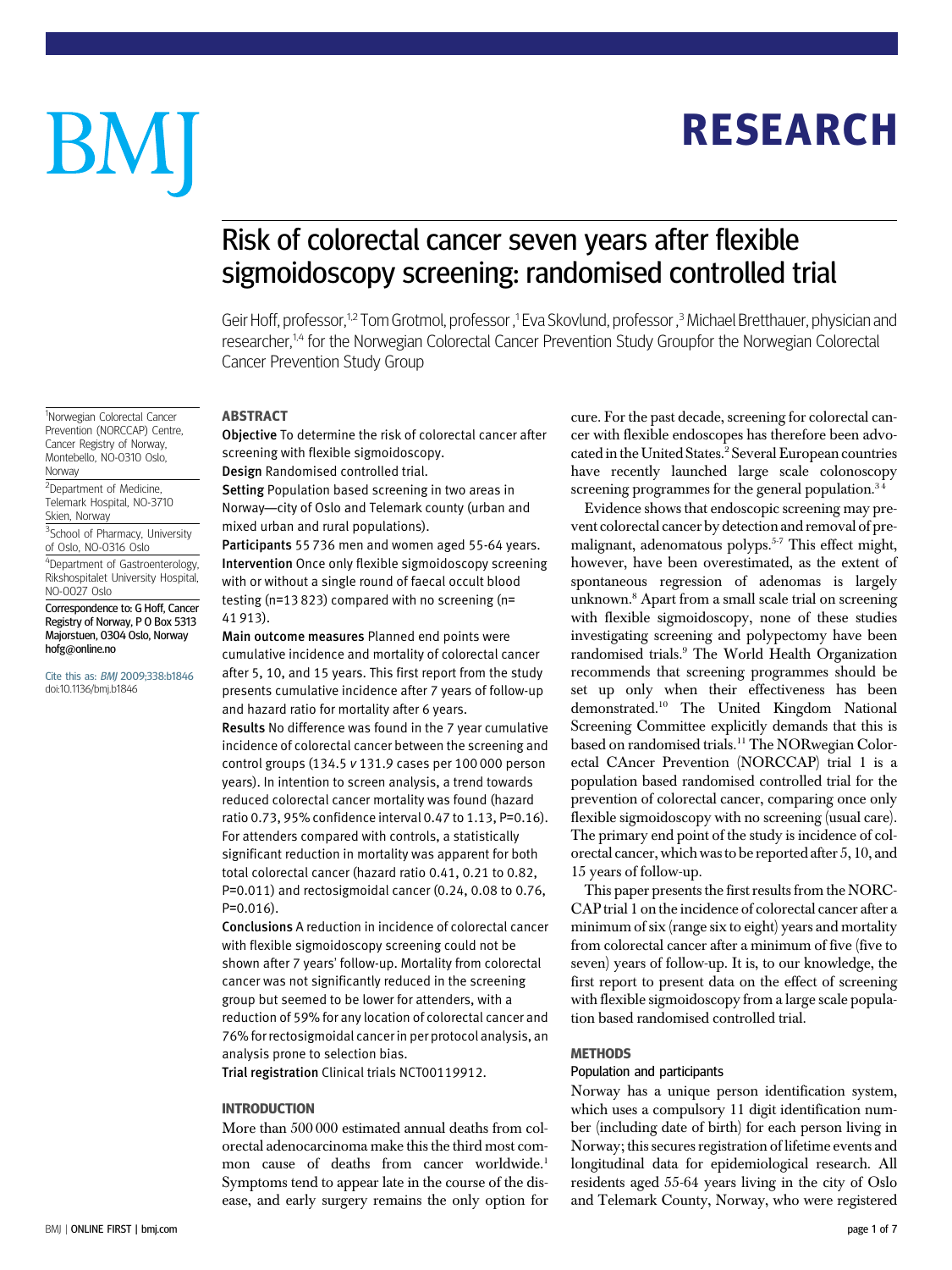and alive in the national population registry by November 1998 (n=55 736), were eligible for the NORCCAP trial 1. Of these, 13 823 people (men and women, 1:1) were drawn by individual randomisation from the population registry and invited directly to once only flexible sigmoidoscopy screening (one step invitation procedure); this process mimicked invitation procedures for national screening programmes.<sup>12</sup> An independent body (Statistics Norway) did the randomisations. Fifty per cent of those invited (6908 people, 1:1 randomisation within the screening group) were also asked to provide three consecutive stool samples on attendance for screening, to investigate the effect on compliance of adding a supplementary screening modality (faecal occult blood) with additional inconvenience for people screened. Screening for occult blood only was not an option.

People randomised to the control group (n=41 913) were not offered any screening; they were not contacted, and follow-up was purely registry based. To obtain a wider age range for future decisions on screening policy in Norway, we decided towards the end of the study period to include an additional randomised sample of the population at age 50-54 years to be offered flexible sigmoidoscopy only or combined flexible sigmoidoscopy and faecal occult blood testing. Owing to short follow-up, data from this add-on study group will not be presented here.

#### Screening intervention

Screening examinations were done at two centres (one in each of the screening areas) between January 1999 and December 2000. Bowel preparation for flexible sigmoidoscopy was restricted to a 240 ml sorbitol enema administered at the screening centre on attendance. Ordinary colonoscopes were used both for



Fig 1 | Flow chart for Norwegian Colorectal Cancer Prevention trial 1 cohort screened January 1999 to December 2001

flexible sigmoidoscopy screening and work-up colonoscopy for screen positives (140 cm Olympus colonoscopes, Olympus Europa GmbH, Hamburg, Germany). The level reached was measured in centimetres from the anal verge with the endoscope in a straightened position, as judged by the endoscopist. A temporary satellite screening unit was set up for the inhabitants of the most peripheral parts of rural Telemark county, staffed and equipped by endoscopists and nurses from the main Telemark centre.

All lesions detected at the screening examinations were subjected to tissue sampling and histopathological diagnosis. For faecal occult blood testing, we used an immunochemical test (FlexSure OBT, Beckman-Coulter, Palo Alto, CA, USA).

We defined a positive screening test as any polyp 10 mm or more in diameter, any histologically verified adenoma irrespective of size, carcinoma, or a positive occult blood test. These findings qualified participants for full colonoscopy, which was also done at the screening centres. At colonoscopy, all polyps 4 mm or more in diameter were removed by diathermy loop resection, and hot or cold biopsy forceps were applied to smaller lesions. Twenty one per cent of people screened had colonoscopy.<sup>13</sup> We defined screen detected colorectal cancers as lesions found at flexible sigmoidoscopy or during work-up colonoscopy of screen positive participants. After screening and treatment of screen positive participants, follow-up of individual participants has been restricted to usual public health care, which by and large implies no surveillance within the first five years.<sup>14</sup>

Before the start of the study, we established criteria for exclusion from the screening examination by personal contact with the people invited. People who fitted at least one of the criteria listed below were not screened but were included in the intention to screen analyses, as similar information was not available from the control group. The exclusion criteria were previous open colorectal surgery, need for long term attention and nursing services (somatic or psychosocial reasons, mental retardation), ongoing cytotoxic treatment or radiotherapy for malignant disease, severe chronic cardiac or pulmonary disease (New York Heart Association III-IV), lifelong anticoagulant treatment, admission to hospital for a coronary event during the previous three months, cerebrovascular accident during the previous three months, and residence abroad. Death or a diagnosis of colorectal cancer before the study entry date was available through national registries and was used as a criterion for exclusion from analyses.

#### Study entry

The date of entry into the study for the people in the screening group was the date of the screening appointment, evenly distributed throughout the two year screening period (January 1999 to December 2000) by central, random allocation. For data analyses, computerised random allocation of individual entry dates within the same two year time period was similarly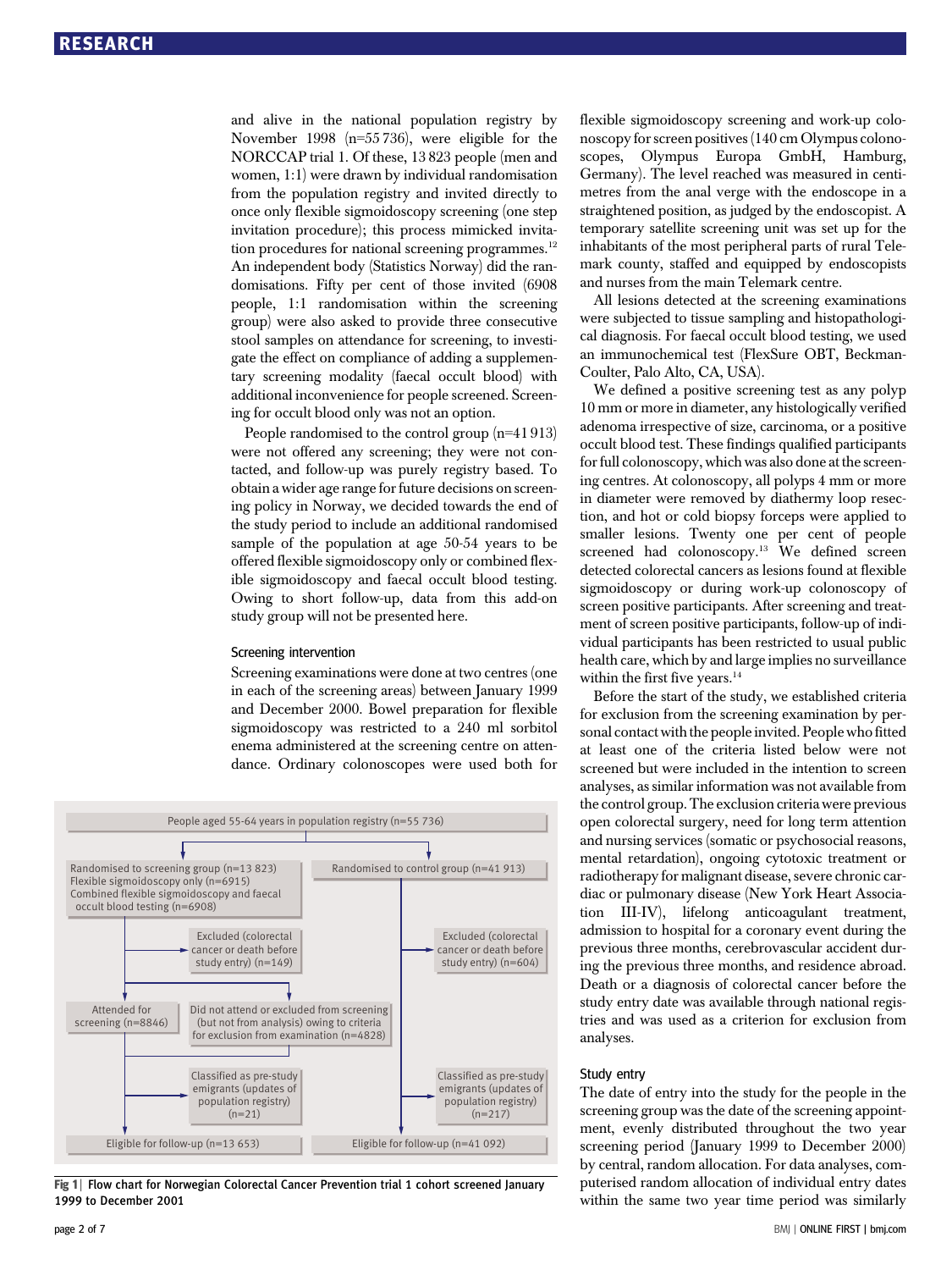done for all people in the control group. Thus, all people in the control group were assigned an individual study entry date. People who developed colorectal carcinoma or died before their individual study entry date were excluded from analyses in both groups.

#### **Outcomes**

The primary end point in the NORCCAP trial 1 is incidence of colorectal cancer to be reported after 5, 10, and 15 years of follow-up on an intention to screen basis, in which all randomised, eligible people are included, regardless of their compliance with the screening examination. Further end points are mortality from and incidence of colorectal cancer within the reach of the flexible sigmoidoscope (rectum and sigmoid colon) for attenders (per protocol analysis).

#### Follow-up

We followed people in both groups through national registries. In Norway, reporting of data on any incident cancer to the cancer registry of Norway and on any cause of death to the Norwegian cause of death registry is compulsory. These registries are virtually 100% complete.15 We retrieved all incident cases of colorectal cancer in the study cohort from the main database at the cancer registry. The end of follow-up for incidence of colorectal cancer was 31 December 2006. The cancer registry of Norway uses a modified version of ICD-7 (international classification of diseases, 7th revision) for coding, in which "localised disease" constitutes Dukes' A and B and "advanced disease" constitutes tumours infiltrating neighbouring organs and Dukes' C. Information on cause specific death came in ICD-10 format from the Norwegian cause of death registry. As this registry has a one year delay compared with the cancer registry, end of follow-up for cause specific death in this paper is 31 December 2005.

This first report from the study came after a minimum of five years' follow-up on colorectal cancer mortality for all people included in the study. As the delay in registration of the cause of death is one year longer than the delay in registration of cancer incidence, this report comprises a minimum of six years'follow-up for incidence of colorectal cancer. Assessment of both the cause of death and colorectal cancer staging for the registries used was blinded to the group status of participants in the study.

#### Sample size

On the basis of data from the cancer registry of Norway, we expected an accumulated five year incidence of colorectal cancer of approximately 1% (180 cases per 100 000 person years) in the control group at age 60-69 years. Assuming 70% compliance and 50% coverage of the colorectal mucosa by flexible sigmoidoscopy, we regarded a 30% reduction in incidence after five years in the intention to screen population as possible to achieve and definitely worth while to detect. With a 5% significance level (two sided), we estimated the power to detect this difference to be 90% if 14 000 people were invited for screening and 42 000 people were allocated to the control group. This corresponds to approximately 75% power to detect a 25% reduction.

#### Statistical methods

We present results as cumulative incidence rates. In addition, we illustrate time to colorectal cancer by estimating the cumulative hazard function, which clearly shows non-proportionality. We analysed mortality from colorectal cancer and total mortality by using Cox proportional hazards model, as proportionality was not affected by screen detected colorectal cancers. We used the Nelson-Aalen method to estimate cumulative hazard rates in the screening and control groups. We censored all time to event data at the end of the follow-up period and at emigration. Additionally, for analyses of incidence of colorectal cancer and estimates of cumulative hazard we censored data at death and at diagnosis of colorectal malignancy other than adenocarcinoma.

#### **RESULTS**

Figure 1 shows the flow chart for the 55 736 people who were randomised. Altogether, 753 cases of colorectal cancer or death occurred before the study entry date, including four people with previous colorectal cancer who were erroneously screened. This left 13 653 people in the screening group and 41 092 in the control group eligible for analyses (fig 1). Censoring owing to emigration occurred for 1196 people, and 21 people were censored as a result of colorectal malignancy other than colorectal carcinoma (13 neuroendocrine (carcinoid) tumours and eight squamous cell carcinomas). In the screening group, 459 people were excluded from examination, according to the

Accumulated cases (accumulated No/1000 people) of colorectal cancer in subsets of screening group and control group after six to eight years' follow-up

|                             | Screening group (n=13 653) |                         |                       |                               |              |                              |
|-----------------------------|----------------------------|-------------------------|-----------------------|-------------------------------|--------------|------------------------------|
|                             | Attended (n=8846)          |                         |                       |                               |              |                              |
|                             | Screen detected            | Post-screen<br>detected | Subtotal<br>attending | *Did not attend<br>$(n=4807)$ | <b>Total</b> | Control group<br>$(n=41092)$ |
| Localised colorectal cancer | 20                         | 6                       | 26                    |                               | 33(2.4)      | 62(1.5)                      |
| Advanced colorectal cancer  | 11(1.2)                    | 29(3.3)                 | 40(4.5)               | 38(7.9)                       | 78 (5.7)     | 262(6.4)                     |
| Stage unspecified           | C                          | 3                       |                       |                               | 12(0.9)      | 38(0.9)                      |
| Total                       | 33                         | 38                      | 71(8.0)               | 52(10.8)                      | 123(9.0)     | 362(8.8)                     |

\*Includes 459 people excluded from examination (but not from analysis) according to exclusion criteria.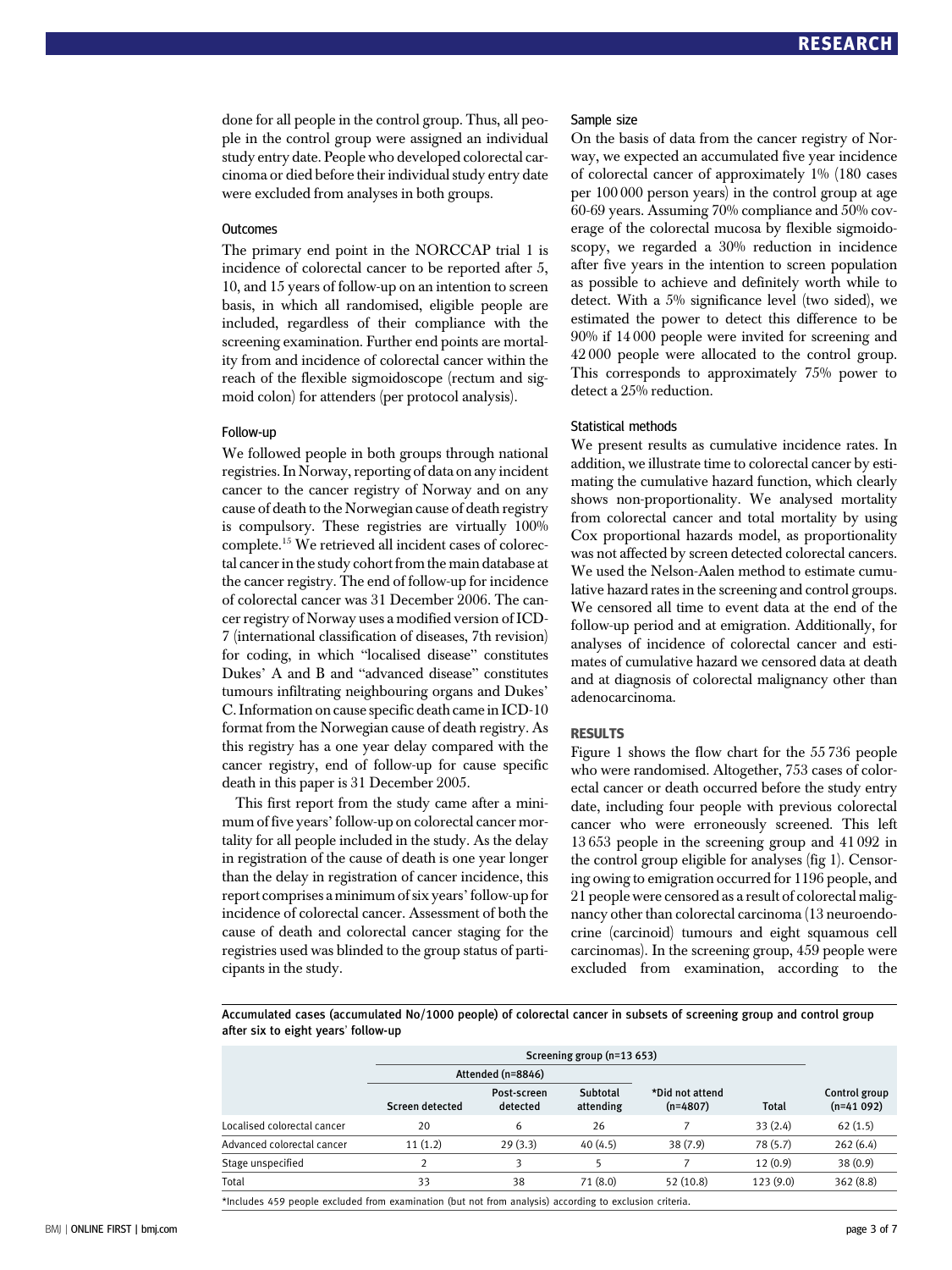

Fig 2 | Cumulative hazard for colorectal cancer in screening and control groups

described exclusion criteria, but included in the intention to screen analyses.

The two groups were similar in the distribution of age (mean 59 years) and sex (50% female in both groups). Of the 13 653 people eligible, 8846 had a screening examination, giving an attendance rate of 64.8% (67% with exclusion of those not examined owing to exclusion criteria). Compliance was slightly higher in women than in men  $(65.9\% (4554/6907) v$ 62.1% (4292/6916)). The attending and non-attending groups had similar age distribution (mean 58.4 and 58. 5 years, with a range of 55-64 for both groups). Mean insertion of the endoscope was 48.9 (SD=15.7) cm for men and 44.0 (14.2) cm for women, as measured with a straightened endoscope. No severe complications occurred during flexible sigmoidoscopy. At screening, a neoplastic lesion was found in 19% (1685/8846) of people screened, and 5.0% (440/8846) of attenders had high risk adenoma  $(≥10$  mm in diameter, high grade dysplasia or villous components) or invasive cancer.13 Out of 33 prevalent colorectal cancers detected by screening, 17 were in the 6915 people invited for flexible sigmoidoscopy only (2.5 per 1000 invited) and 16 in the 6908 people invited for combined flexible sigmoidoscopy and faecal occult blood testing (2.3 per 1000 invited).

The compliance for colonoscopy work-up was 97% (1812/1872). Ninety per cent (1617/1812) of colonoscopies took place without sedation or analgesia. The rate of caecal intubation at first attempt was 89% (1623/1812). In the 189 patients in whom baseline colonoscopy work-up was initially incomplete, the caecum was reached in 12 on a second attempt, double contrast barium enema was done in 52, and six were referred directly to surgery owing to distal tumour. Thus, 70 patients had their entire colon visualised during work-up or post-surgical surveillance. In the remaining 119 people with incomplete visualisation of the caecum, none had incident colorectal cancer at six to eight year follow-up. In addition to people with neoplasia at flexible sigmoidoscopy, colonoscopy work-up was done in 349 patients because of a positive faecal occult blood test  $(n=150)$ , symptoms  $(n=65)$ ,

including one case of colorectal carcinoma), hyperplastic polyp  $>10$  mm (n=28), poor bowel cleansing at flexible sigmoidoscopy (n=24), tissue sample lost at screening  $(n=22)$ , and other reasons  $(n=60)$ .

Median follow-up after inclusion in the trial was seven (range six to eight) years for incident colorectal cancer and six (range five to seven) years for mortality from colorectal cancer. The cumulative hazard rate starts at a high level in the screening group owing to detection of prevalent colorectal cancer cases at screening (fig 2). We found no difference in the cumulative hazard of colorectal cancer between the screening group and the control group (intention to screen analysis; 134.5 v 131.9 cases per 100 000 person years). The accumulated number of colorectal cancers after six to eight years of follow-up was 123 in the screening group, including 33 screen detected tumours, and 362 in the control group (table). In the two screening groups, 54 accumulated colorectal cancers occurred in the flexible sigmoidoscopy group (7.9 per 1000) and 69 (10.1 per 1000) in the group invited to combined flexible sigmoidoscopy and faecal occult blood testing. When we restricted the cumulative hazard plot to attenders and rectosigmoidal cancers only, the line crosses that of the control group, suggesting an effect of polypectomy for left sided colorectal cancer in those attending for screening (fig 3). The cumulative incidence of rectosigmoidal cancer was 35 cases in 8846 attenders (58 per 100 000 person years) and 217 in 41 092 controls (79 per 100 000 person years) (P=0.103). Of 90 post-screen incident colorectal cancers in the screening group, 37 appeared among 6915 people invited for flexible sigmoidoscopy only (5.4 per 1000) compared with 53 in 6908 people invited for combined flexible sigmoidoscopy and faecal occult blood testing (7.7 per 1000).

A total of 24 of 13 653 people in the screening group and 99 of 41 092 in the control group died from colorectal cancer during follow-up. In the screening group as a whole (intention to screen), total mortality was reduced by 27% (hazard ratio 0.73, 95% confidence interval  $0.47$  to  $1.13$ ,  $P=0.16$  for colorectal cancer and by 37% (0.63, 0.34 to 1.18, P=0.15) for rectosigmoidal cancer compared with the control group.



Fig 3 | Cumulative hazard for rectosigmoidal cancer among attenders compared with control group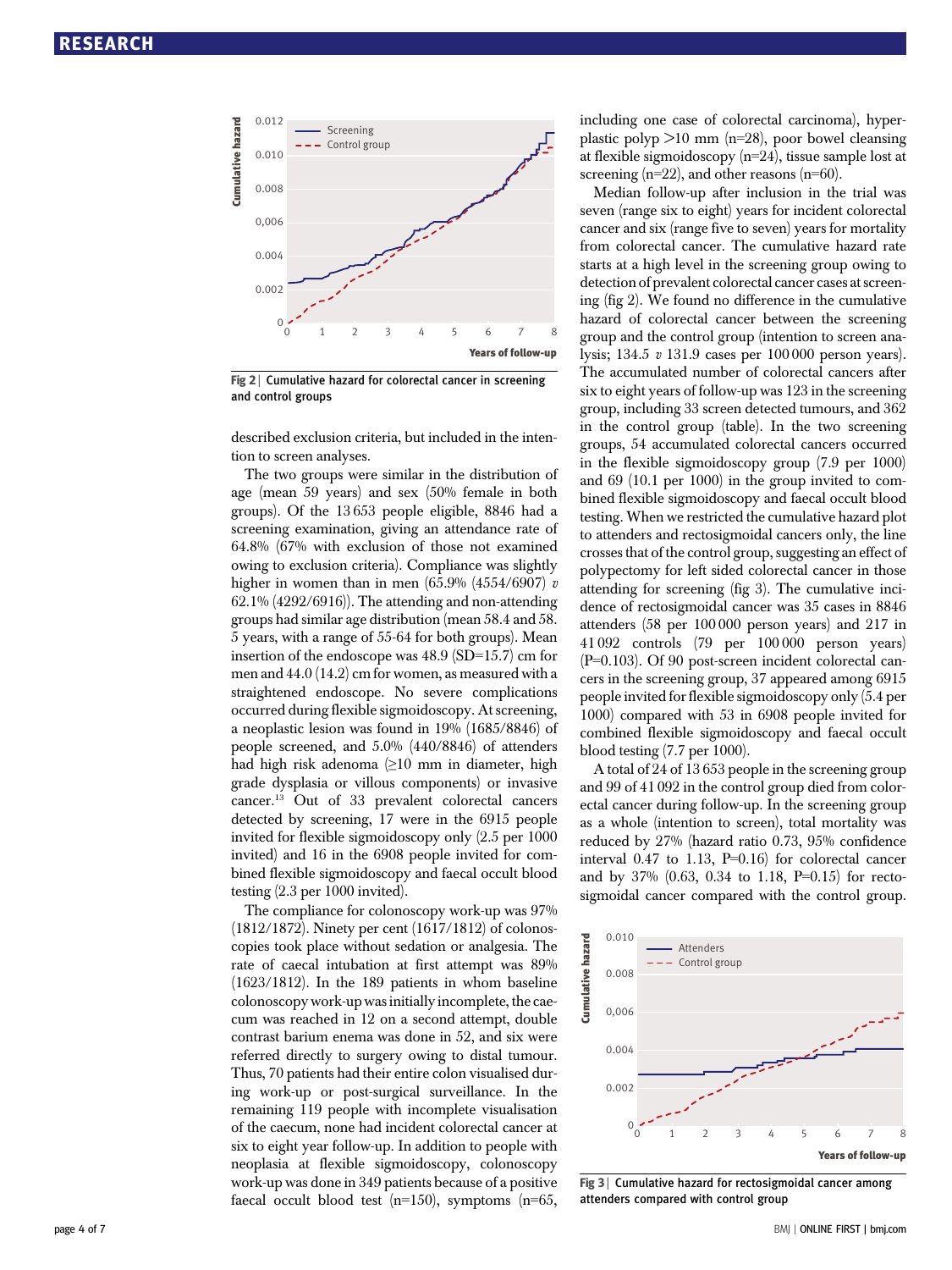For those actually screened, total mortality was reduced by 59% (hazard ratio 0.41, 0.21 to 0.82, P=0.011) for colorectal cancer and by 76% (0.24, 0.08 to 0.76, P=0.016) for rectosigmoidal cancer; this corresponded to three and 57 deaths from rectosigmoidal cancer. All cause mortality was similar in the screening group and the control group (hazard ratio 1.02, 0.98 to  $1.07, P=0.28$ .

We found a more favourable stage distribution for patients with screen detected colorectal cancer compared with those in the control group and the non-attending group (table). Almost half of the total number of colorectal cancers among attenders (33/71) were screen detected tumours, and 27 of the 38 post-screen colorectal cancers were localised proximal to the rectum and sigmoid colon. In attenders, 36 of 71 colorectal cancers were localised proximal to the rectosigmoid colon (4.07/1000 attenders) compared with 145 of 362 in the control group (3.53/1000 people, 3.74/1000 if nine tumours with undefined localisation were to be classified as proximal). Case fatalities from colorectal cancer diagnosed within the update period of cause of death registrations (that is, including 2005) were 9/66 (14%) in the group of attenders (2/33 (6%) screen detected) compared with 15/38 (39%) among non-attenders and 99/308 (32%) in the control group. Excluding screen detected colorectal cancers, deaths from post-screen detected colorectal cancer among attenders ("interval cancers") were 7/33 (21%).

#### **DISCUSSION**

This study showed a non-significant reduction in mortality of 27% from total colorectal cancer and 37% from rectosigmoidal cancer by intention to screen analysis and no reduction in accumulated incidence of colorectal cancer after seven years of follow-up. Among attenders, per protocol analysis (an analysis prone to selection bias) showed a significant 59% reduction in incidence of total colorectal cancer and 76% reduced incidence of rectosigmoidoal cancer.

Reduction in mortality is the ultimate aim for any cancer screening programme. Endoscopic screening for colorectal neoplasia has the unique potential to go beyond that—to prevent colorectal cancer from developing by detection and removal of colorectal cancer precursor lesions (polypectomy of adenomas). Among several screening trials exploring this potential with flexible sigmoidoscopy, the Norwegian Colorectal Cancer Prevention trial 1 is the only trial with a one stage invitation design mimicking a national screening programme.12 16-18

#### Is it too early to see an effect in intention to screen analyses?

The flat incidence curve for rectosigmoidal cancer in attenders (fig 3) illustrates that attendance for flexible sigmoidoscopy screening is associated with a reduced risk of post-screening rectosigmoidal cancer, whether this is due to self selection of people at low risk choosing to attend, a high screening detection rate for established but asymptomatic cancers, or a genuine effect of polypectomy in preventing cancer. Attenders in the NORCCAP trial 1 were more often smokers but had a modestly lower risk profile, as judged by dietary habits and physical exercise, compared with the control group. <sup>19</sup> Thus, a major "healthy screenee" effect does not seem to be occurring in this study.

We found a trend towards reduced mortality from colorectal cancer for both total colorectal cancer mortality (27% reduction) and rectosigmoidal cancer mortality (37%), but this was not statistically significant in intention to screen analysis, the single most important analysis from a public health perspective. Corresponding reductions in mortality among attenders were 59% and 76%, both statistically significant compared with the control group. When evaluating the latter result, one should bear in mind the inherent risk of selection bias in looking at attenders only.

Two main possibilities could explain the limited effect of screening with flexible sigmoidoscopy in this study: either the method is not effective in reducing incidence of colorectal cancer or the lag period for the development of cancer from precursor lesions is considerably longer than is commonly assumed. The second possibility is more likely, as Cuzick and associates pointed out.20 Contamination of the control group with colonoscopy is not a likely explanation for our findings, as no organised screening for colorectal cancer occurs in Norway and opportunistic screening is limited. According to an unpublished survey by GH in 2006, less than 5% of colonoscopies in Norway are related to colorectal cancer screening activity compared with 50% in the United States.<sup>21</sup>

#### How to evaluate with a high proportion of prevalent, screen detected cancers

Prevalent (screen detected) colorectal cancers will dilute any incidence reducing effect of polypectomy. This effect has been estimated to last for two years after screening, $22$  but looking at results from the NORC-CAP trial 1, it may last considerably longer than anticipated. Selectively excluding prevalent screen detected colorectal cancers from the analysis would give an apparently highly significant effect of screening with flexible sigmoidoscopy in reducing the incidence of rectosigmoidal cancer for people who attend, but this leads to severe bias. As the similar group of prevalent cancer cases cannot be identified and excluded from the control group, this type of analysis would overestimate the screening effect of flexible sigmoidoscopy. We have therefore chosen to base our conclusions on cumulative incidence. As flexible sigmoidoscopy screening showed no effect on total incidence of or mortality from colorectal cancer in the intention to screen analyses at this stage of followup, we did not do a separate analysis of the two screening modalities (flexible sigmoidoscopy and combined flexible sigmoidoscopy and faecal occult blood test). However, out of 13 cases of colorectal cancer subjected to both screening modalities, three were detected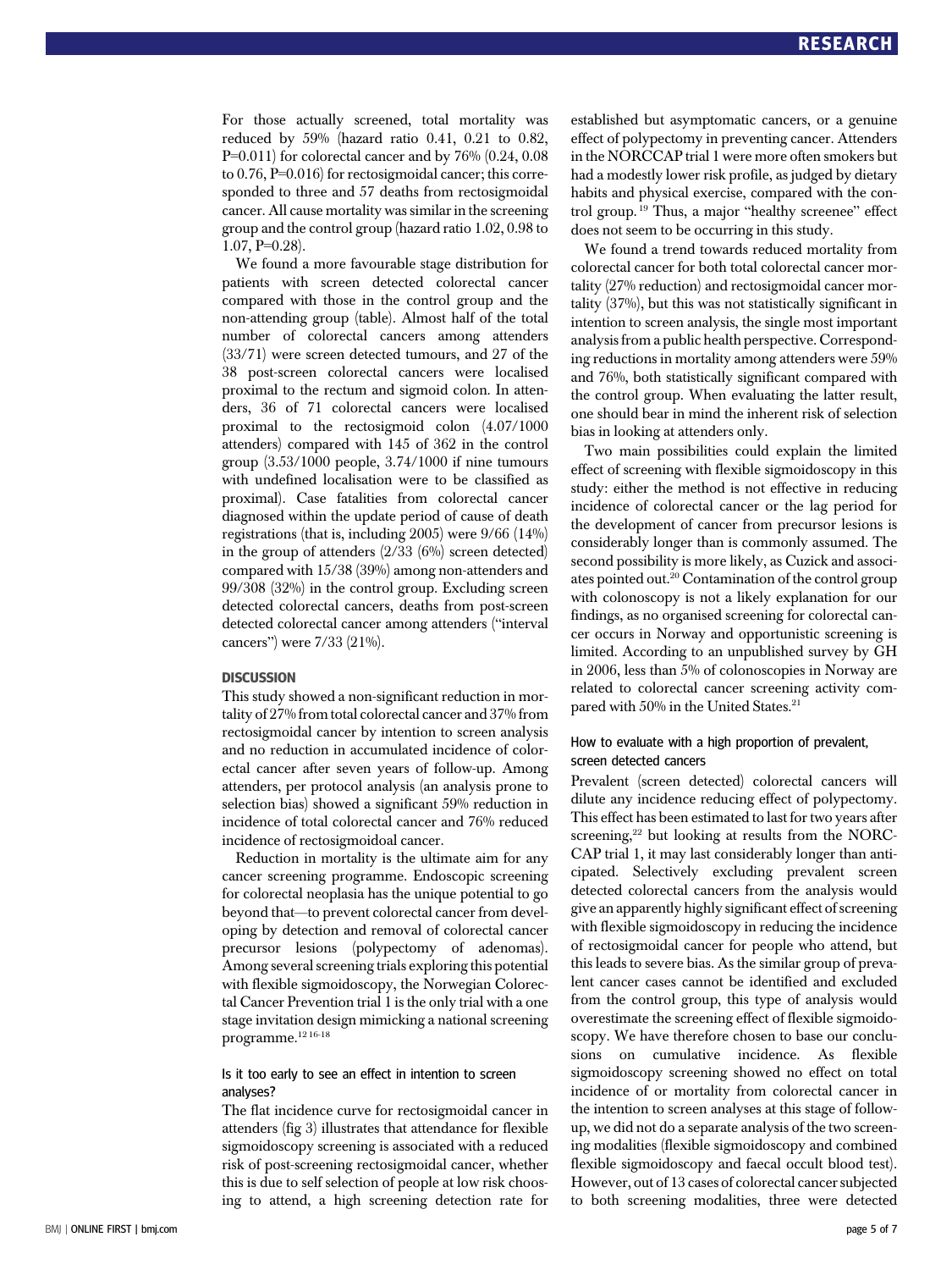what Islam<br>Screening for colorectal cancer by endoscopy (flexible sigmoidoscopy and colonoscopy) has been advocated and implemented in several countries without previous randomised trials

Screening for faecal occult blood is a poor method for detection of colorectal cancer precursor lesions (adenomas) compared with endoscopy

Quantification of the effects of endoscopic screening has not been investigated through randomised trials

—<br>A non-significant reduction in mortality from colorectal cancer after six years of follow-up was seen in intention to screen analysis

The accumulated incidence rates of colorectal cancer were similar in the screening and the control groups, suggesting that seven years' follow-up may be too early to see any reduction in incidence

The risk of mortality from colorectal cancer for attenders was less than half that seen in controls; it was smaller for rectosigmoidal cancer than for all colorectal cancers

because of a positive faecal occult blood test when flexible sigmoidoscopy was negative.

Previous case-control and observational studies, as well as a small scale randomised trial, have indicated that endoscopic screening may reduce the incidence of colorectal cancer by 50-90%.<sup>5-79</sup> Our results, with 33 screen detected cases of colorectal cancer and 38 cases of cancer diagnosed during the seven year postscreening period, indicate that screening with flexible sigmoidoscopy may detect close to 50% of neoplastic lesions already malignant or destined to turn malignant within a seven year timeframe. This is consistent with estimates from Danish and Canadian studies.<sup>2324</sup> Some differences exist in diagnostic yield between ongoing studies of screening with flexible sigmoidoscopy. The pick-up rates for both any neoplasia (19%) and advanced neoplasia (5%) in our study were higher than or comparable to those in the ongoing British (12% and 5%) and Italian (12% and 3.4%) flexible sigmoidoscopy screening trials—all in 55-64 year age groups.<sup>13 1617</sup> As we cannot yet foresee the outcome of a "once only" flexible sigmoidoscopy screening concept in terms of prevention of colorectal cancer, it will be very interesting to follow all these studies with their differences in baseline pick-up rates and polyp size dependent thresholds for a work-up colonoscopy. After all, most adenomas regress or do not develop into cancers, and new adenomas may appear as key players before the "once only" flexible sigmoidoscopy has had time to show an effect.

"Interval cancers" fared no worse than cancer cases in controls

The apparent reduction in deaths from colorectal cancer in people with screen detected cancers in the screening group (6% colorectal cancer fatalities compared with 32% among controls) may be due to a more favourable stage distribution, but lead time bias is necessarily also an important factor that precludes formal comparison and valid conclusions. We were reassured to see that people with colorectal cancer that appeared after negative screening results fared no worse than those in the control group (21% and 32% of patients with colorectal cancer died from their cancer in the two groups). This suggests that length time bias (that is, the fast growing, aggressive tumours not being picked up by screening) may not be a problem in this study.

From a public health perspective, our results indicate that screening with flexible sigmoidoscopy may not reduce the overall incidence of colorectal cancer to the extent and within the timeframe expected at a population level, but it seems to be promising for reducing the incidence of rectosigmoidal cancer among attenders. The results also indicate a need to look into alternative screening modalities to be tested in randomised trials without waiting for further follow-up results of this trial or other ongoing trials on screening with flexible sigmoidoscopy.<sup>16-18</sup> Although recommended for several years and launched as national screening programmes in several countries, screening with colonoscopy has not yet been subjected to adequately designed randomised trials. Our findings on polypectomy for prevention of colorectal cancer may not automatically be extrapolated from the rectosigmoidal segment and flexible sigmoidoscopy to the entire colon and colonoscopy, as the risk profiles and natural course may be quite different for proximal and distal colorectal cancers. The findings may, however, contribute to adequate design of randomised trials on screening with colonoscopy, including estimates of sample size and follow-up and sufficient awareness of the analytical problems caused by a high proportion of screen detected, prevalent colorectal cancers.

### **Conclusions**

This seven year post-screening analysis indicates that the effect of screening with flexible sigmoidoscopy and polypectomy on reducing the incidence of colorectal cancer may be lower and will certainly occur later than anticipated. At this stage of follow-up, a large proportion of prevalent, screen detected colorectal cancers makes it uncertain whether the observed flattening of the incidence curve during the first years after screening is simply due to prevalent, screen detected colorectal cancers that would otherwise have appeared as incident colorectal cancers or a genuine preventive effect on colorectal cancer by removal of adenomas. The findings, however, suggest an incidence reducing effect on distal colorectal cancer, matched by a 76% reduction in mortality for people attending screening.

We thank Mette Kalager, Bjarte Aagnes, Odd Aalen, Steinar Tretli, Tor Haldorsen, and Freddie Bray for valuable discussions, as well as the Norwegian Colorectal Cancer Prevention (NORCCAP) trial staff for enthusiastic assistance.

The NORCCAP Study Group comprises Michael Bretthauer, Erik Carlsen, Tor Jac Eide, Tom Grotmol, Geir Hoff, Tor Iversen, Stener Kvinnsland,